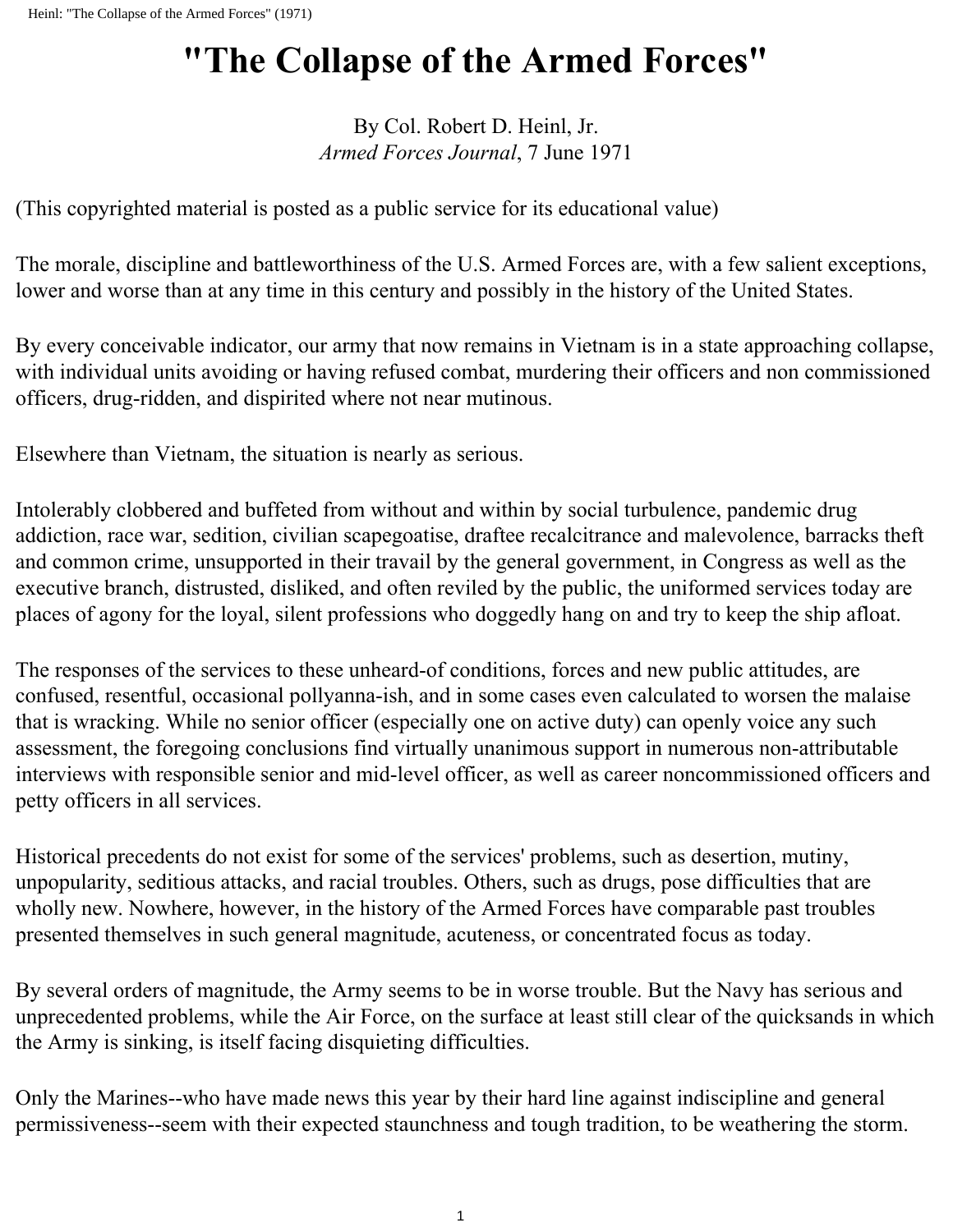Heinl: "The Collapse of the Armed Forces" (1971)

#### **Back To The Campus**

To understand the military consequences of what is happening to the U.S. Armed Forces, Vietnam is a good place to start. It is in Vietnam that the rearguard of a 500,000 man army, in its day (and in the observation of the writer) the best army the United States ever put into the field, is numbly extricating itself from a nightmare war the Armed Forces feel they had foisted on them by bright civilians who are now back on campus writing books about the folly of it all.

"They have set up separate companies," writes an American soldier from Cu Chi, quoted in the *New York Times*, "for men who refuse to go into the field. Is no big thing to refuse to go. If a man is ordered to go to such and such a place he no longer goes through the hassle of refusing; he just packs his shirt and goes to visit some buddies at another base camp. Operations have become incredibly ragtag. Many guys don't even put on their uniforms any more.... The American garrison on the larger bases are virtually disarmed. The lifers have taken our weapons from us and put them under lock and key.... There have also been quite a few frag incidents in the battalion."

Can all this really be typical or even truthful? Unfortunately the answer is yes.

"Frag incidents" or just "fragging" is current soldier slang in Vietnam for the murder or attempted murder of strict, unpopular, or just aggressive officers and NCOs. With extreme reluctance (after a young West Pointer from Senator Mike Mansfield's Montana was fragged in his sleep) the Pentagon has now disclosed that fraggings in 1970 (109) have more than doubled those of the previous year (96).

Word of the deaths of officers will bring cheers at troop movies or in bivouacs of certain units. In one such division--the morale plagued Americal--fraggings during 1971 have been authoritatively estimated to be running about one a week.

Yet fraggings, though hard to document, form part of the ugly lore of every war. The first such verified incident known to have taken place occurred 190 years ago when Pennsylvania soldiers in the Continental Army killed one of their captains during the night of 1 January 1781.

#### **Bounties and Evasions**

Bounties, raised by common subscription in amounts running anywhere from \$50 to \$1,000, have been widely reported put on the heads of leaders whom the privates and Sp4s want to rub out.

Shortly after the costly assault on Hamburger Hill in mid-1969,the GI underground newspaper in Vietnam, *G.I. Says*, publicly offered a \$10,000 bounty on Lt. Col. Weldon Honeycutt, the officer who ordered (and led) the attack. Despite several attempts, however, Honeycutt managed to live out his tour and return Stateside.

"Another Hamburger Hill," (i.e., toughly contested assault), conceded a veteran major, is definitely out."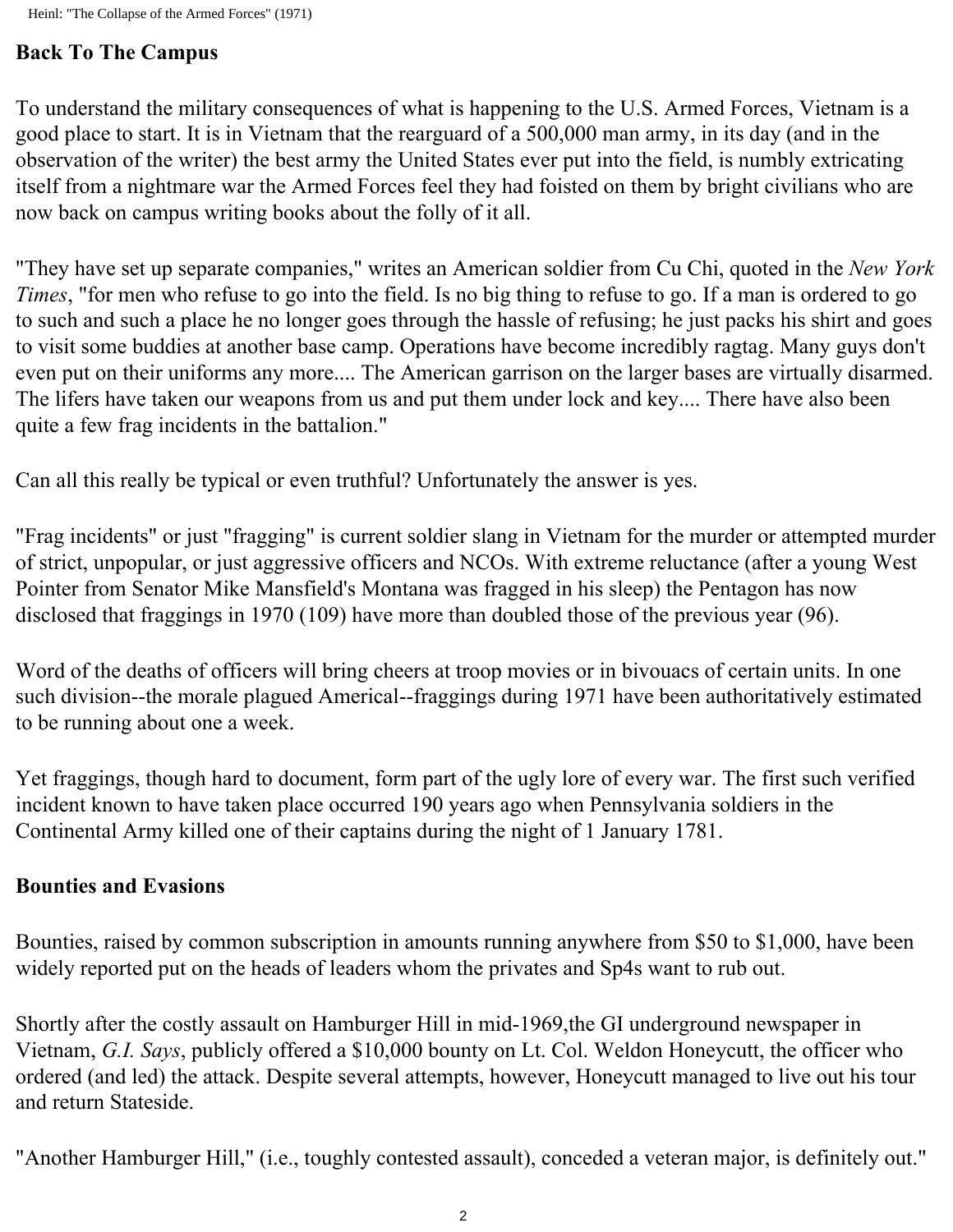The issue of "combat refusal," an official euphemism for disobedience of orders to fight--the soldier's gravest crime--has only recently been again precipitated on the frontier of Laos by Troop B, 1st Cavalry's mass refusal to recapture their captain's command vehicle containing communication gear, codes and other secret operation orders.

As early as mid-1969, however, an entire company of the 196th Light Infantry Brigade publicly sat down on the battlefield. Later that year, another rifle company, from the famed 1st Air Cavalry Division, flatly refused--on CBS-TV--to advance down a dangerous trail.

(Yet combat refusals have been heard of before: as early as 1813,a corps of 4,000 Kentucky soldiers declined to engage British Indians who just sacked and massacred Ft Dearborn (later Chicago).)

While denying further unit refusals the Air Cav has admitted some 35 individual refusals in 1970 alone. By comparison, only two years earlier in 1968, the entire number of officially recorded refusals for our whole army in Vietnam--from over seven divisions--was 68.

"Search and evade" (meaning tacit avoidance of combat by units in the field) is now virtually a principle of war, vividly expressed by the GI phrase, "CYA (cover your ass) and get home!"

That "search-and-evade" has not gone unnoticed by the enemy is underscored by the Viet Cong delegation's recent statement at the Paris Peace Talks that communist units in Indochina have been ordered not to engage American units which do not molest them. The same statement boasted--not without foundation in fact--that American defectors are in the VC ranks.

Symbolic anti-war fasts (such as the one at Pleiku where an entire medical unit, led by its officers, refused Thanksgiving turkey), peace symbols, "V"-signs not for victory but for peace, booing and cursing of officers and even of hapless entertainers such as Bob Hope, are unhappily commonplace.

As for drugs and race, Vietnam's problems today not only reflect but reinforce those of the Armed Forces as a whole. In April, for example, members of a Congressional investigating subcommittee reported that 10 to 15% of our troops in Vietnam are now using high-grade heroin, and that drug addiction there is "of epidemic proportions."

Only last year an Air Force major and command pilot for Ambassador Bunker was apprehended at Ton Son Nhut air base outside Saigon with \$8 million worth of heroin in his aircraft. This major is now in Leavenworth.

Early this year, an Air force regular colonel was court-martialed and cashiered for leading his squadron in pot parties, while, at Cam Ranh Air Force Base, 43 members of the base security police squadron were recently swept up in dragnet narcotics raids.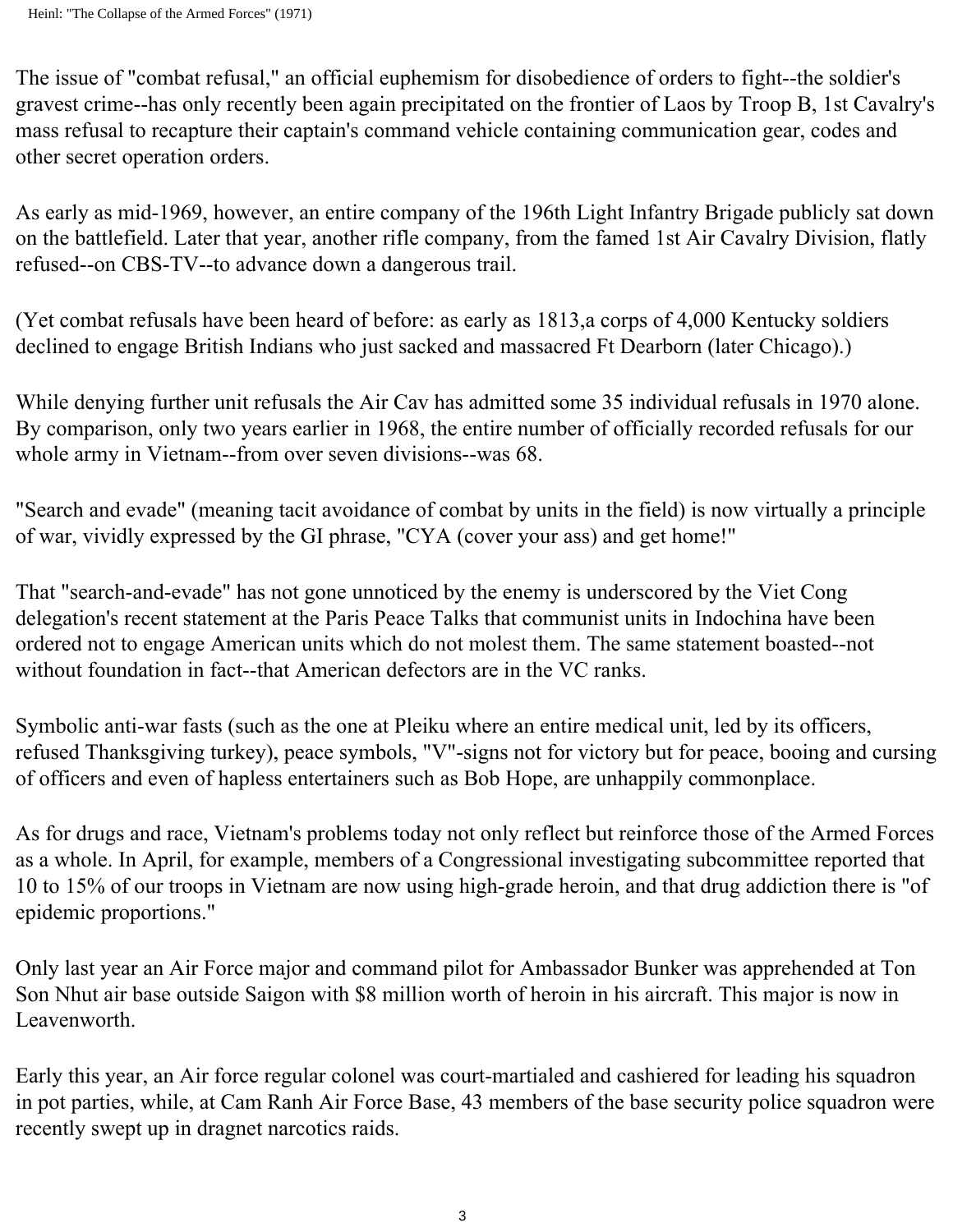All the foregoing facts--and [many?] more dire indicators of the worse kind of military trouble--point to widespread conditions among American forces in Vietnam that have only been exceeded in this century by the French Army's Nivelle mutinies of 1917 and the collapse of the Tsarist armies in 1916 and 1917.

### **Society Notes**

It is a truism that national armies closely reflect societies from which they have been raised. It would be strange indeed if the Armed Forces did not today mirror the agonizing divisions and social traumas of American society, and of course they do.

For this very reason, our Armed Forces outside Vietnam not only reflect these conditions but disclose the depths of their troubles in an awful litany of sedition, disaffection, desertion, race, drugs, breakdowns of authority, abandonment of discipline, and, as a cumulative result, the lowest state of military morale in the history of the country.

Sedition--coupled with disaffection within the ranks, and externally fomented with an audacity and intensity previously inconceivable--infests the Armed Services:

At best count, there appear to be some 144 underground newspapers published on or aimed at U.S. military bases in this country and overseas. Since 1970 the number of such sheets has increased 40% (up from 103 last fall). These journals are not mere gripe-sheets that poke soldier fun in the "Beetle Bailey" tradition at the brass and the sergeants. "In Vietnam," writes the *Ft Lewis-McChord Free Press*, "the Lifers, the Brass, are the true Enemy, not the enemy." Another West Coast sheet advises readers: "Don't desert. Go to Vietnam and kill your commanding officer."

At least 14 GI dissent organizations (including two made up exclusively of officers) now operate more or less openly. Ancillary to these are at least six antiwar veterans' groups which strive to influence GIs.

Three well-established lawyer groups specialize in support of GI dissent. Two (GI Civil Liberties Defense Committee and New York Draft and Military Law Panel) operate in the open. A third is a semiunderground network of lawyers who can only be contacted through the GI Alliance, a Washington, D.C., group which tries to coordinate seditious antimilitary activities throughout the country.

One antimilitary legal effort operates right in the theater of war. A three-man law office, backed by the Lawyers' Military Defense Committee, of Cambridge, Mass., was set up last fall in Saigon to provide free civilian legal services for dissident soldiers being court-martialed in Vietnam.

Besides these lawyers' fronts, the Pacific Counseling Service (an umbrella organization with Unitarian backing for a prolifery of antimilitary activities) provides legal help and incitement to dissident GIs through not one but seven branches (Tacoma, Oakland, Los Angeles, San Diego, Monterey, Tokyo, and Okinawa).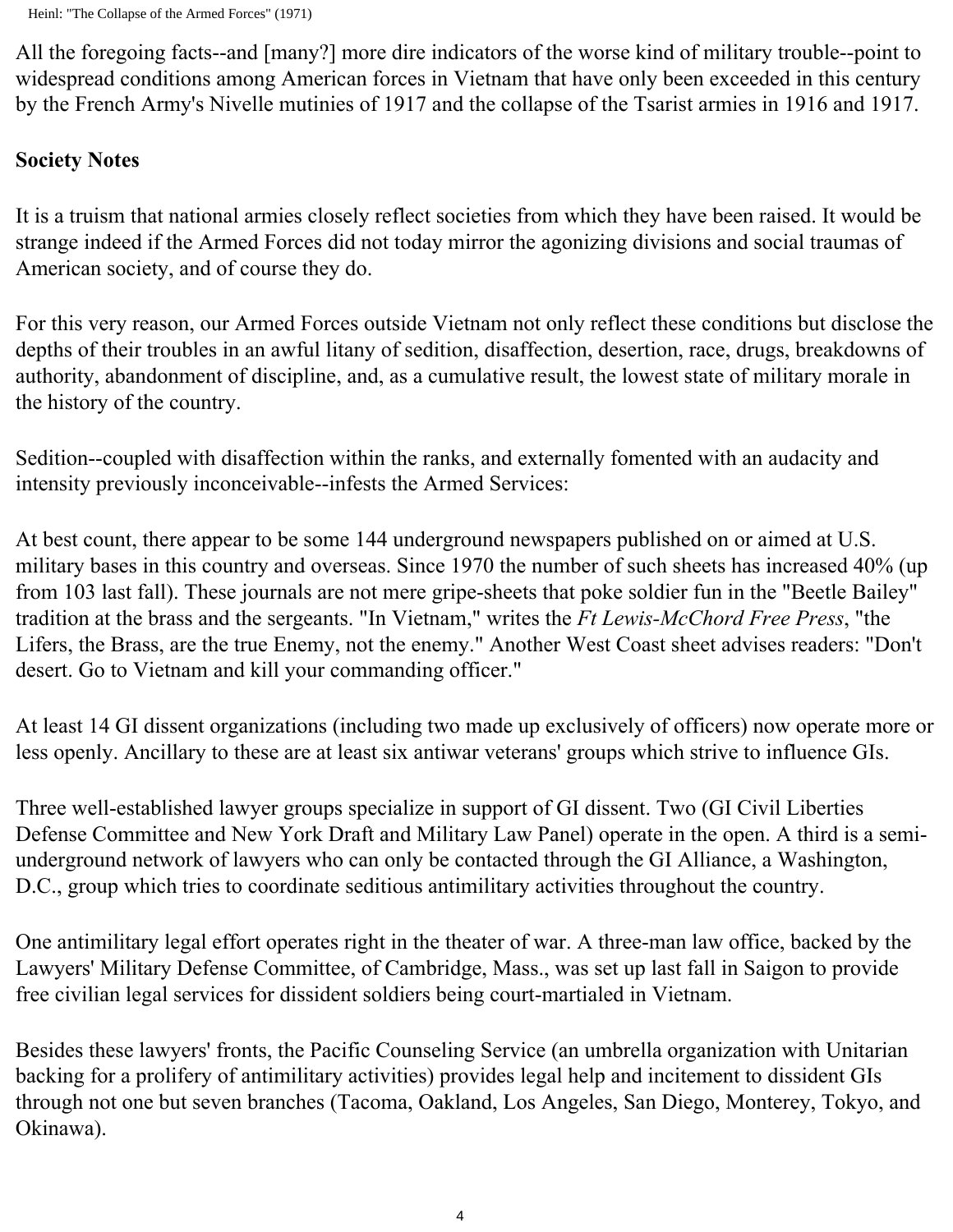Another of Pacific Counseling's activities is to air-drop planeloads of sedition literature into Oakland's sprawling Army Base, our major West Coast staging point for Vietnam

On the religious front, a community of turbulent priests and clergymen, some unfrocked, calls itself the Order of Maximilian. Maximilian is a saint said to have been martyred by the Romans for refusing military service as un-Christian. Maximilian's present-day followers visit military posts, infiltrate brigs and stockades in the guise of spiritual counseling, work to recruit military chaplains, and hold services of "consecrations" of post chapels in the name of their saintly draft-dodger.

By present count at least 11 (some go as high as 26) off-base antiwar "coffee houses" ply GIs with rock music, lukewarm coffee, antiwar literature, how-to-do-it tips on desertion, and similar disruptive counsels. Among the best-known coffee houses are: The Shelter Half (Ft Lewis, Wash.); The Home Front (Ft Carson, Colo.); and The Oleo Strut (Ft Hood, Tex.).

Virtually all the coffee houses are or have been supported by the U.S. Serviceman's Fund, whose offices are in New York City's Bronx. Until May 1970 the Fund was recognized as a tax-exempt "charitable corporations," a determination which changed when IRS agents found that its main function was sowing dissension among GIs and that it was a satellite of "The new Mobilization Committee," a communistfront organization aimed at disruption of the Armed Forces.

Another "new Mobe" satellite is the G.I. Press Service, based in Washington, which calls itself the Associated Press of military underground newspapers. Robert Wilkinson, G.I. Press's editor, is well known to military intelligence and has been barred from South Vietnam.

While refusing to divulge names, IRS sources say that the serviceman's Fund has been largely bankrolled by well-to-do liberals. One example of this kind of liberal support for sedition which did surface identifiably last year was the \$8,500 nut channeled from the Philip Stern Family Foundation to underwrite Seaman Roger Priest's underground paper OM, which, among other writings, ran do-ityourself advice for desertion to Canada and advocated assassination of President Nixon.

The nation-wide campus-radical offensive against ROTC and college officer-training is well known. Events last year at Stanford University, however, demonstrate the extremes to which this campaign (which peaked after Cambodia) has gone. After the Stanford faculty voted to accept a modified, specially restructured ROTC program, the university was subjected to a cyclone of continuing violence which included at least \$200,000 in ultimate damage to buildings (highlighted by systematic destruction of 40 twenty-foot stained glass windows in the library). In the end, led by university president Richard W. Lyman, the faculty reversed itself. Lyman was quoted at the time that "ROTC is costing Stanford too much."

"Entertainment Industry for Peace and Justice," the antiwar show-biz front organized by Jane Fonda, Dick Gregory, and Dalton Trumbo, now claims over 800 film, TV, and music names. This organization is backing Miss Fonda's antimilitary road-show that opened outside the gates of Ft. Bragg, N.C., in mid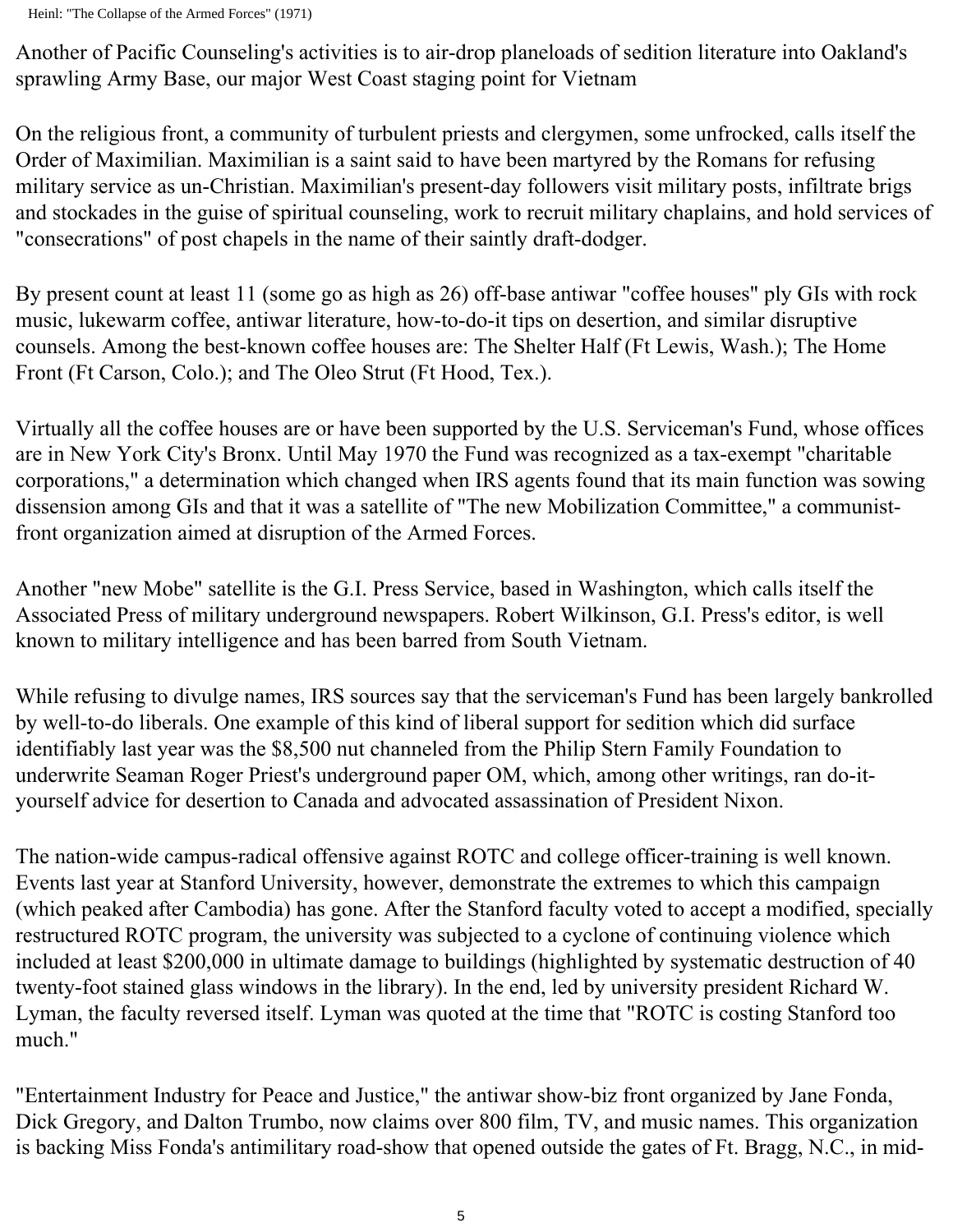Heinl: "The Collapse of the Armed Forces" (1971)

March.

Describing her performances (scripted by Jules Pfeiffer) as the soldiers' alternative to Bob Hope, Miss Fonda says her case will repeat the Ft Bragg show at or outside 19 more major bases. Although her project reportedly received financial backing from the ubiquitous Serviceman's Fund, Miss Fonda insisted on \$1.50 admission from each of her GI audience at Bragg, a factor which, according to soldiers, somewhat limited attendance.

Freshman Representative Ronald V. Deludes (D-Calif.) runs a somewhat different kind of antimilitary production. As a Congressman, Dellums cannot be barred from military posts and has been taking full advantage of the fact. At Ft Meade, Md., last month, Dellums led a soldier audience as they booed and cursed their commanding officer who was present on-stage in the post theater which the Army had to make available.

Dellums has also used Capitol Hill facilities for his "Ad Hoc Hearings" on alleged war crimes in Vietnam, much of which involves repetition of unfounded and often unprovable charges first surfaced in the Detroit "Winter Soldiers" hearings earlier this year. As in the case of the latter, ex-soldier witnesses appearing before Dellums have not always been willing to cooperate with Army war-crimes investigators or even to disclose sufficient evidence to permit independent verification of their charges. Yet the fact that five West Point graduates willingly testified for Dellums suggests the extent to which officer solidarity and traditions against politics have been shattered in today's Armed Forces.

# **The Action Groups**

Not unsurprisingly, the end-product of the atmosphere of incitement of unpunished sedition, and of recalcitrant antimilitary malevolence which pervades the world of the draftee (and to an extent the lowranking men in "volunteer" services, too) is overt action.

One militant West Coast Group, Movement for a Democratic Military (MDM), has specialized in weapons theft from military bases in California. During 1970, large armory thefts were successfully perpetrated against Oakland Army Base, Fts Cronkhite and Ord, and even the Marine Corps base at Camp Pendleton, where a team wearing Marine uniforms got away with nine M-16 rifles and an M-79 grenade launcher.

Operating in the middle West, three soldiers from Ft Carson, Colo., home of the Army's permissive experimental unit, the 4th Mechanized Division, were recently indicted by a federal grand jury for dynamiting the telephone exchange, power plant and water works of another Army installation, Camp McCoy, Wis., on 26 July 1970.

The Navy, particularly on the West Coast, has also experienced disturbing cases of sabotage in the past two years, mainly directed at ships' engineering and electrical machinery.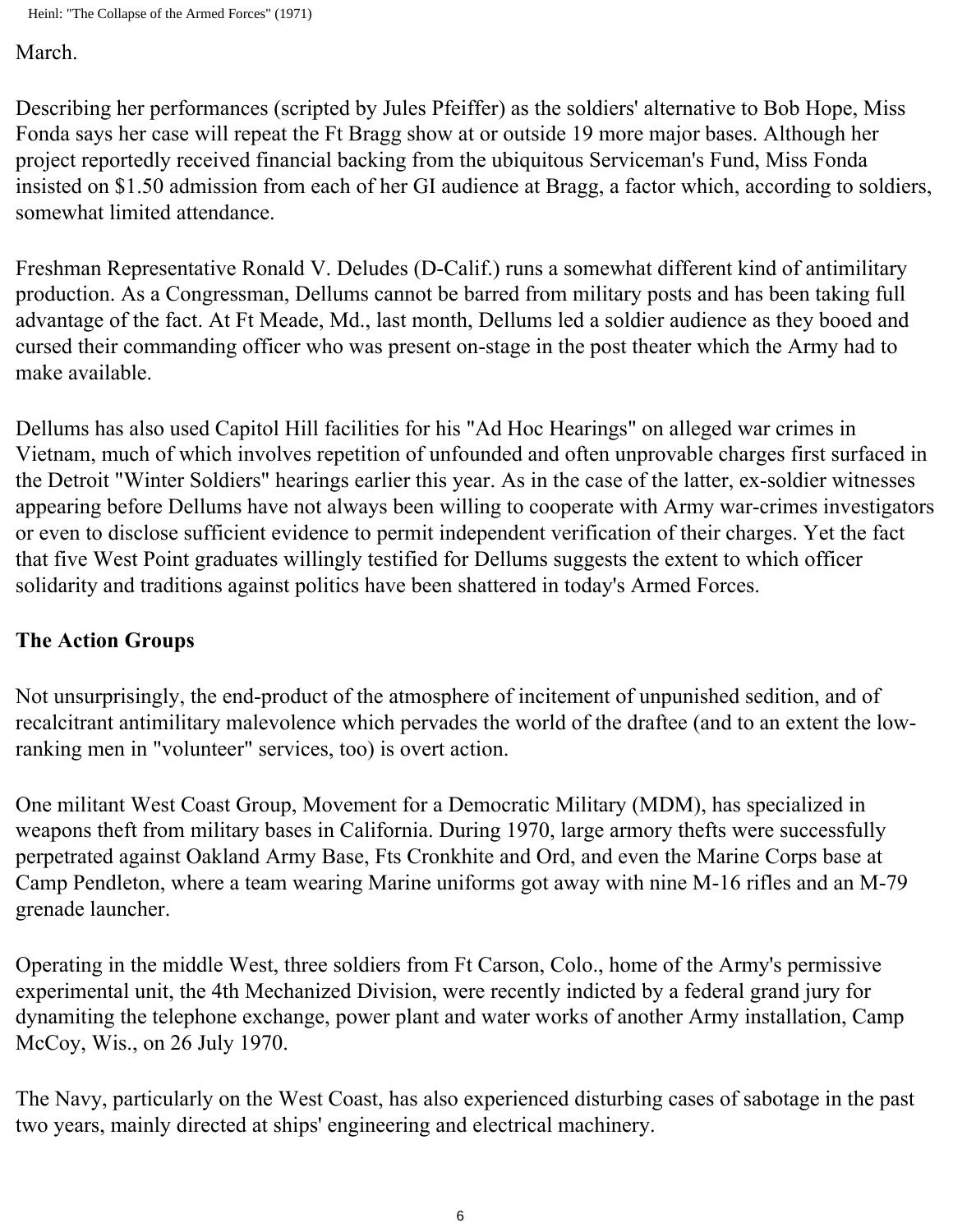It will be surprising, according to informed officers, if further such tangible evidence of disaffection within the ranks does not continue to come to light. Their view is that the situation could become considerably worse before it gets better.

## **Tough Laws, Weak Courts**

A frequent reaction when people learn the extent and intensity of the subversion which has been beamed at the Armed forces for the past three or more years is to ask whether such activities aren't banned by law. The answer is that indeed they are.

Federal law (18lUSC 2387) prohibits all manner of activities (including incitements, counseling, distribution or preparation of literature, and related conspiracies) intended to subvert the loyalty, morale or discipline of the Armed services. The penalty for violating this statute is up to ten years in prison, a \$10,000 fine, or both.

Despite this tough law, on the books for many years, neither the Johnson, nor so far, the Nixon administration has brought a single prosecution against any of the wide range of individuals and groups, some mentioned here, whose avowed aims are to nullify the discipline and seduce the allegiance of the Armed forces.

Government lawyers (who asked not to be named) suggested two reasons for failure to prosecute. Under President Johnson, two liberal Attorneys General, Messers. Ramsey Clark and Nicholas deB. Katzenbach, were reportedly unsympathetic to military pleas for help and in general to prosecutions for sedition of any kind. Besides, the lawyers said, the courts have now gone so far in extending First Amendment shelter to any form of utterance, that there is doubt whether cases brought under this law would hold.

Whatever the reason--and it appears mainly to be disinclination to prosecute or even test existing law- the services are today being denied legal protection they previously enjoyed without question and at a time when they need it worse than ever before. Continuing failure to invoke these sanctions prompted one senior commander to comment bitterly, "We simply can't turn this thing around until we get some support from our elected and appointed civilian officials."

One area of the U.S. government in which the Armed forces are encountering noticeable lack of support is the federal judiciary.

Until a very few years ago, the processes of military justice were regarded as a nearly untouchable preserve which the civil courts entered with reluctance and diffidence.

Plagued by a new breed of litigious soldier (and some litigious officers, too), the courts have responded by unprecedented rulings, mostly libertarian in thrust, which both specifically and generally have hampered and impeded the traditional operations of military justice and dealt body blows to discipline.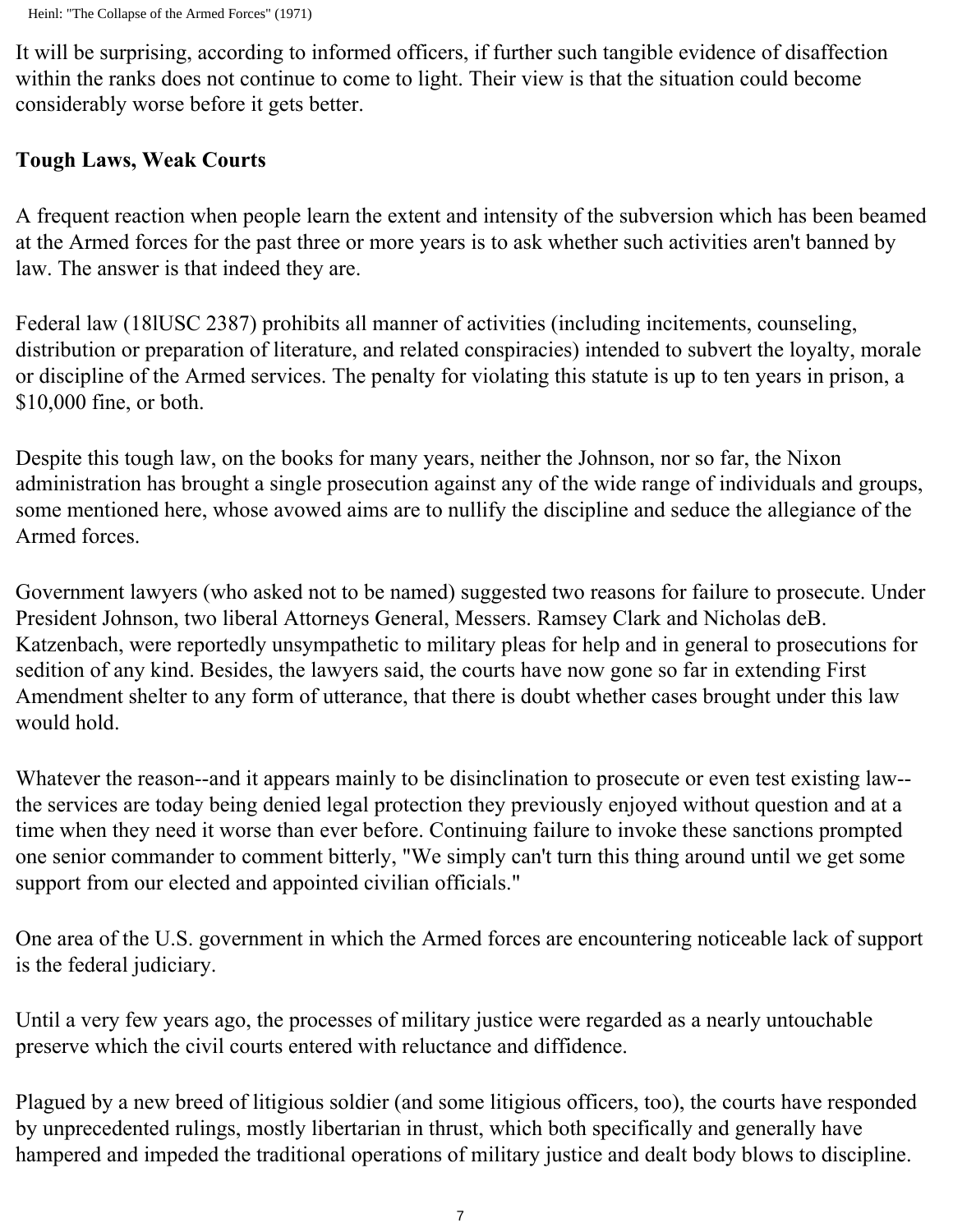Andrew Stapp, the seditious soldier who founded the American Serviceman's Union, an organization aimed at undermining the disciplinary structure of the Armed forces, last year had his well earned undesirable discharge reversed by a U.S. judge who said Stapp's right to unionize and try to overthrow the Army was an "off-duty" activity which the Army had no right to penalize in discharging him.

Libertarian Supreme Court Justice W.O. Douglas has impeded the Army in mobilizing and moving reservists, while his O'Callaghan decision not only released a convicted rapist but threw a wrench into military jurisdiction and court-martial precedents going back in some cases nearly two centuries.

In Oakland, Cal., last year, a federal court yanked some 37 soldiers from the gangplank of a transport for Vietnam (where all 37 had suddenly discovered conscientious objections to war) and still has them stalled on the West Coast some 18 months later.

The long-standing federal law against wearing of Armed forces uniforms by persons intending to discredit the services was struck down in 1969 by the Supreme Court, which reversed the conviction of a uniformed actor who put on an antimilitary "guerrilla theater" skit on the street in Houston, Tex. As a result the Armed Forces are now no longer able to control subversive exploitation of the uniform for seditious purposes.

## **Tactics of Harassment**

Part of the defense establishment's problem with the judiciary is the now widely pursued practice of taking commanding officers into civil courts by dissident soldiers either to harass or annul normal discipline or administrative procedures or the services.

Only a short time ago, for example, a dissident group of active-duty officers, members of the Concerned Officers' Movement (COM), filed a sweeping lawsuit against Defense Secretary Laird himself, a well as all three service secretaries, demanding official recognition of their "right" to oppose the Vietnam war, accusing the secretaries of "harassing" them, and calling for court injunction to ban disciplinary "retaliation" against COM members.

Such nuisance suits from the inside (usually, like the Laird suit, on constitutional grounds) by people still in uniform, let alone by officers, were unheard-of until two or three years ago. Now, according to one Army general, the practice has become so command that, in his words, "I can't even give a directive without getting permission from my staff judge advocate."

# **Racial Incidents**

Sedition and subversion and legal harassment rank near the top of what might be called the unprecedented external problems that elements in American society are inflicting on the Armed Forces.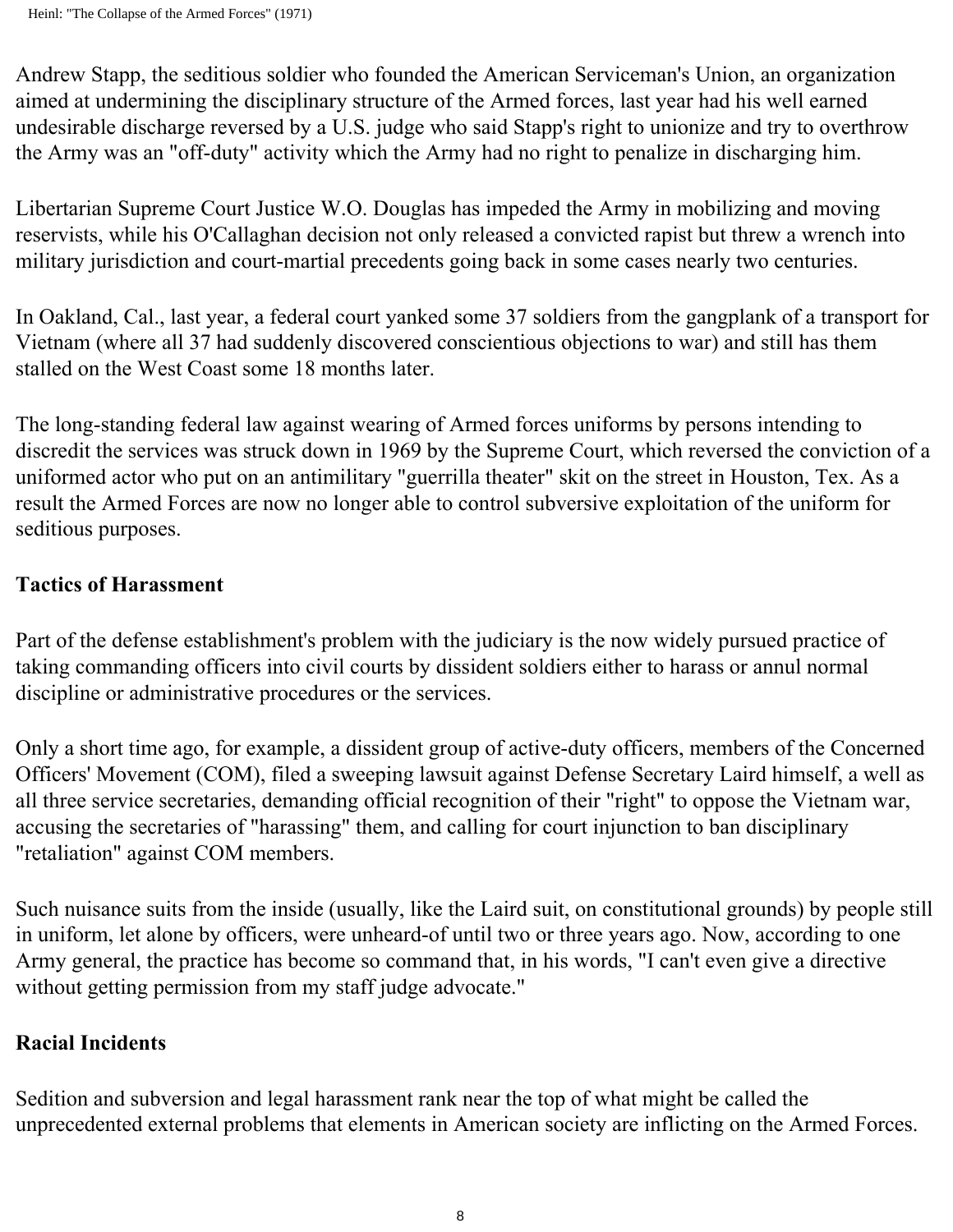Internally speaking, racial conflicts and drugs--also previously insignificant--are tearing the services apart today.

Racial trouble is no new thing for the Army. In 1906, after considerable provocation, three companies of the 25th Infantry (a colored regular regiment) attacked white troops and townspeople of Brownsville, Texas, and had to be disbanded. Among the few pre-World War II War Department records still heavily classified and thus unavailable to scholars are Army documents on racial troubles.

Racial conflicts (most but not all sparked by young black enlisted men) are erupting murderously in all services.

At a recent high commanders' conference, General Westmoreland and other senior generals heard the report from Germany that in many units white soldiers are now afraid to enter barracks alone at night for fear of "head-hunting" ambushes by blacks.

In the quoted words of one soldier on duty in West Germany, "I'm much more afraid of getting mugged on the post than I am of getting attacked by the Russians."

Other reports tell of jail-delivery attacks on Army stockades and military police to release black prisoners, and of officers being struck in public by black soldiers. Augsburg, Krailsheim, and Hohenfels are said to be rife with racial trouble. Hohenfels was the scene of a racial fragging last year--one of the few so recorded outside Vietnam.

In Ulm, last fall, a white noncommissioned officer killed a black soldier who was holding a loaded .45 on two unarmed white officers.

Elsewhere, according to *Fortune* magazine, junior officers are now being attacked at night when inspecting barracks containing numbers of black soldiers.

Kelley Hill, a Ft. Benning, Ga., barracks area, has been the scene of repeated nighttime assaults on white soldiers. One such soldier bitterly remarked, "Kelley Hill may belong to the commander in the daytime but it belongs to the blacks after dark."

Even the cloistered quarters of WACs have been hit by racial hair-pulling. In one West Coast WAC detachment this year, black women on duty as charge-of-quarters took advantage of their trust to vandalize unlocked rooms occupied by white WACS. On this rampage, they destroyed clothing, emptied drawers, and overturned furniture of their white sisters.

But the Army has no monopoly on racial troubles.

As early as July 1969 the Marines (who had previously enjoyed a highly praised record on race) made headlines at Camp Lejeune, N.C., when a mass affray launched by 30-50 black Marines ended fatally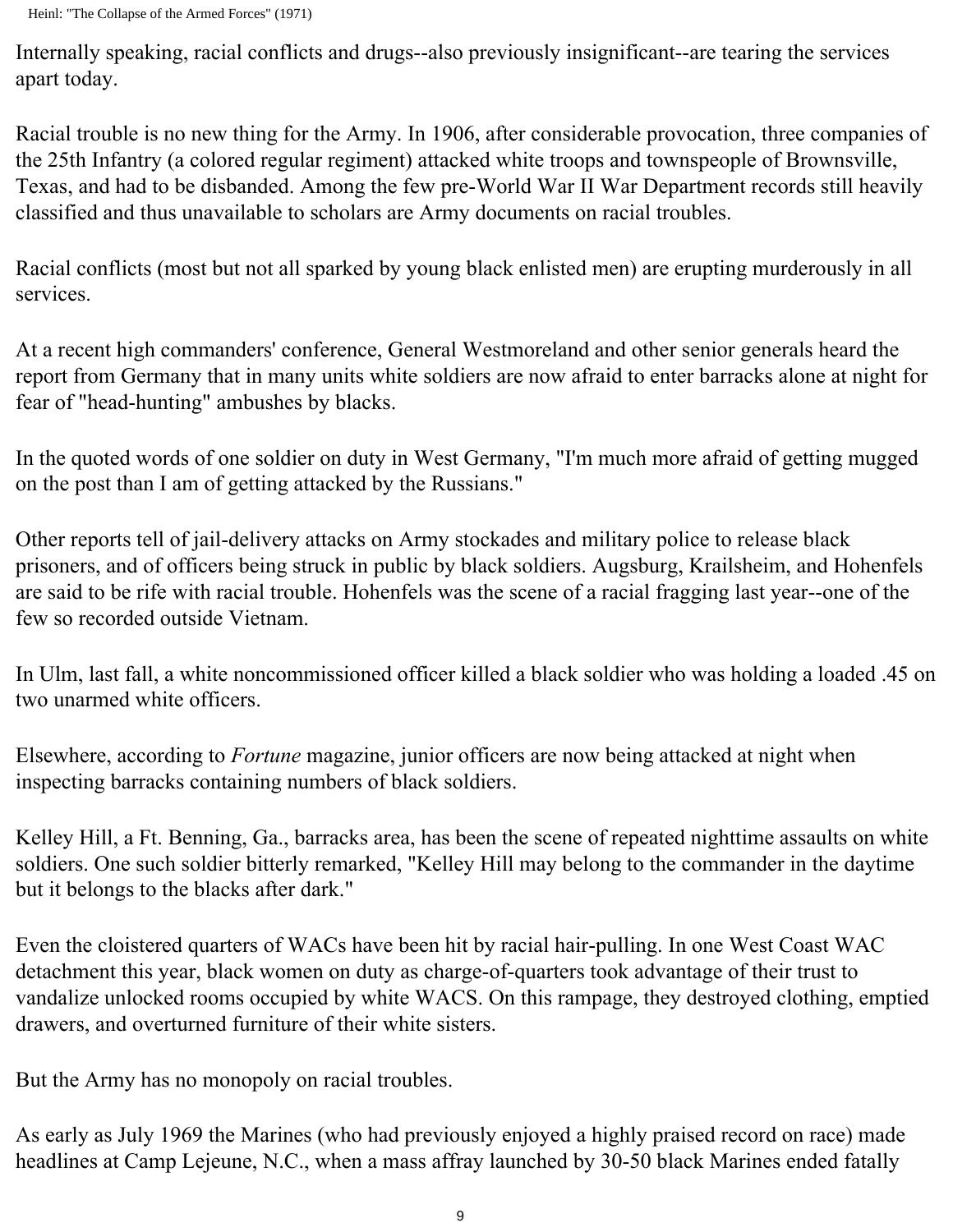with a white corporal's skull smashed in and 145 other white Marines in the sick bay.

That same year, at Newport, R.I., naval station, blacks killed a white petty officer, while in March 1971 the National Naval Medical Center in Bethesda, Md., outside Washington, was beset by racial fighting so severe that the base enlisted men's club had to be closed.

All services are today striving energetically to cool and control this ugly violence which in the words of one noncommissioned officer, has made his once tough unit divide up "like two street gangs."

MGen Orwin C. Talbott, at Ft. Benning, has instituted what he calls "race relations, coordinating groups" which work to defuse the resentments of young black troopers at a Georgia base.

MGen John C. Bennett, commanding the 4th Mechanized Division at Ft. Carson, Colo., has a highly successful "racial relations committee" which has kept Carson cool for over a year.

At once-troubled Camp Lejeune, MGen Michael P. Ryan, the Tarawa hero who commands the 2nd Marine Division, appears to have turned off the race war that two years ago was clawing at the vitals of his division.

Yet even the encouraging results attained by these commanders do not bespeak general containment of the service-wide race problem any more than the near-desperate attack being mounted on drug abuse has brought the narcotics epidemic under control within the military.

## **Drugs and the Military**

The drug problem--like the civilian situation from which it directly derives--is running away with the services. In March, Navy Secretary John H. the services. Chafee, speaking for the two sea services, said bluntly that drug abuse in both Navy and Marines is out of control.

In 1966, the Navy discharged 170 drug offenders. Three years later (1969), 3,800 were discharged. Last year in 1970, the total jumped to over 5,000.

Drug abuse in the Pacific Fleet--with Asia on one side, and kinky California on the other--gives the Navy its worst headaches. To cite one example, a destroyer due to sail from the West Coast last year for the Far East nearly had to postpone deployment when, five days before departure, a ring of some 30 drug users (over 10 percent of the crew) was uncovered.

Only last week, eight midshipmen were dismissed from the Naval Academy following disclosure of an alleged drug ring. While the Navy emphatically denies allegations in a copyrighted articles by the *Annapolis Capitol* that up to 12,000 midshipmen now use marijuana, midshipman sources confirm that pot is anything but unknown at Annapolis.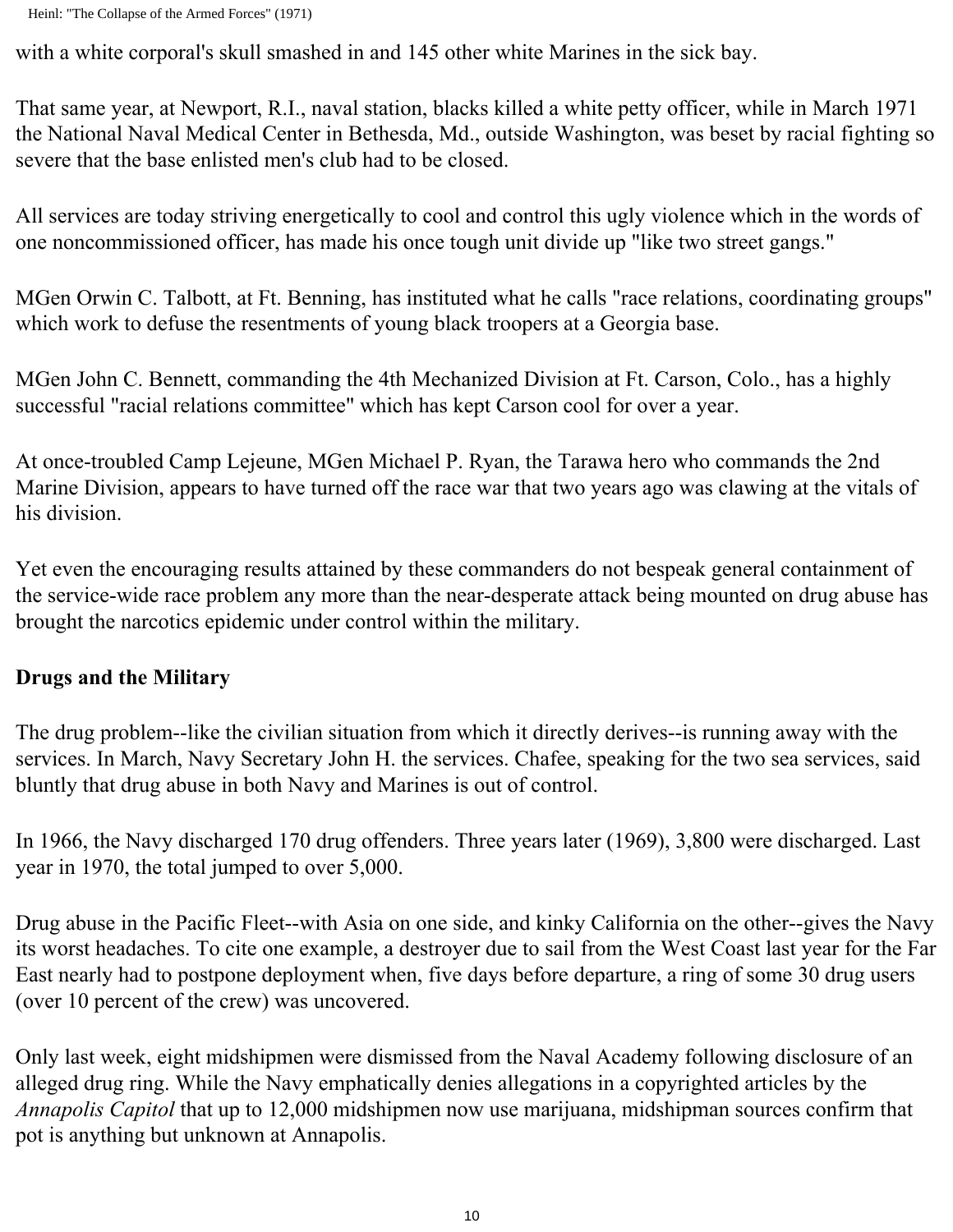Yet the Navy is somewhat ahead in the drug game because of the difficulty in concealing addiction at close quarters abroad ship, and because fixes are unobtainable during long deployments at sea.

The Air force, despite 2,715 drug investigations in 1970, is in even better shape: its rate of 3 cases per thousand airmen is the lowest in the services.

By contrast, the Army had 17,742 drug investigations the same year. According to Col. Thomas B. Hauschild, of the medical Command of our Army forces in Europe, some 46 percent of the roughly 200,000 soldiers there had used illegal drugs at least once. In one battalion surveyed in West Germany, over 50 percent of the men smoked marijuana regularly (some on duty), while roughly half of those were using hard drugs of some type.

What these statistics say is that the Armed Forces (like their parent society) are in the grip of a drug pandemic--a conclusion underscored by the one fact that, just since 1968, the total number of verified drug addiction cases throughout the Armed Forces has nearly doubled. One other yardstick: according to military medical sources, needle hepatitis now poses as great a problem among young soldiers as VD.

At Ft. Bragg, the Army's third largest post, adjacent to Fayetteville, N.C. (a garrison town whose conditions one official likened to New York's "East Village" and San Francisco's "Haight-Ashbury") [and which soldiers called "Fayettenam"--DF] a recent survey disclosed that 4% (or over 1,400) of the 36,000 soldiers there are hard-drug (mainly heroin and LSD) addicts. In the 82nd Airborne Division, the strategic-reserve unit that boasts its title of "America's Honor Guard", approximately 450 soldier drug abusers were being treated when this reporter visited the post in April. About a hundred were under intensive treatment in special drug wards.

Yet Bragg is the scene of one of the most imaginative and hopeful drug programs in the Armed forces. The post commander, LGen John J. Tolson, and the 82nd Airborne's commander, MGen George S. Blanchard, are pushing "Operation Awareness," a broad post-wide program focused on hard drugs, prevention, and enforcement.

Spearheading Operation Awareness is a tough yet deeply humane Army chaplain and onetime Brooklyn longshoreman, LCol John P. McCullagh. Father McCullagh has made himself one of the Army's top experts on drugs, and was last year called as an expert witness by Harold Hughes's Senate Subcommittee on Alcohol and Narcotics.

## **No Street Is Safe**

One side-effect of the narcotics flood throughout the services is a concurrent epidemic of barracks theft and common criminality inside military or naval bases which once had the safest streets in America.

According to the personnel chief of one of the Army's major units, unauthorized absence, historically the services' top disciplinary problem, is now being crowded by the thefts. Barracks theft destroys trust and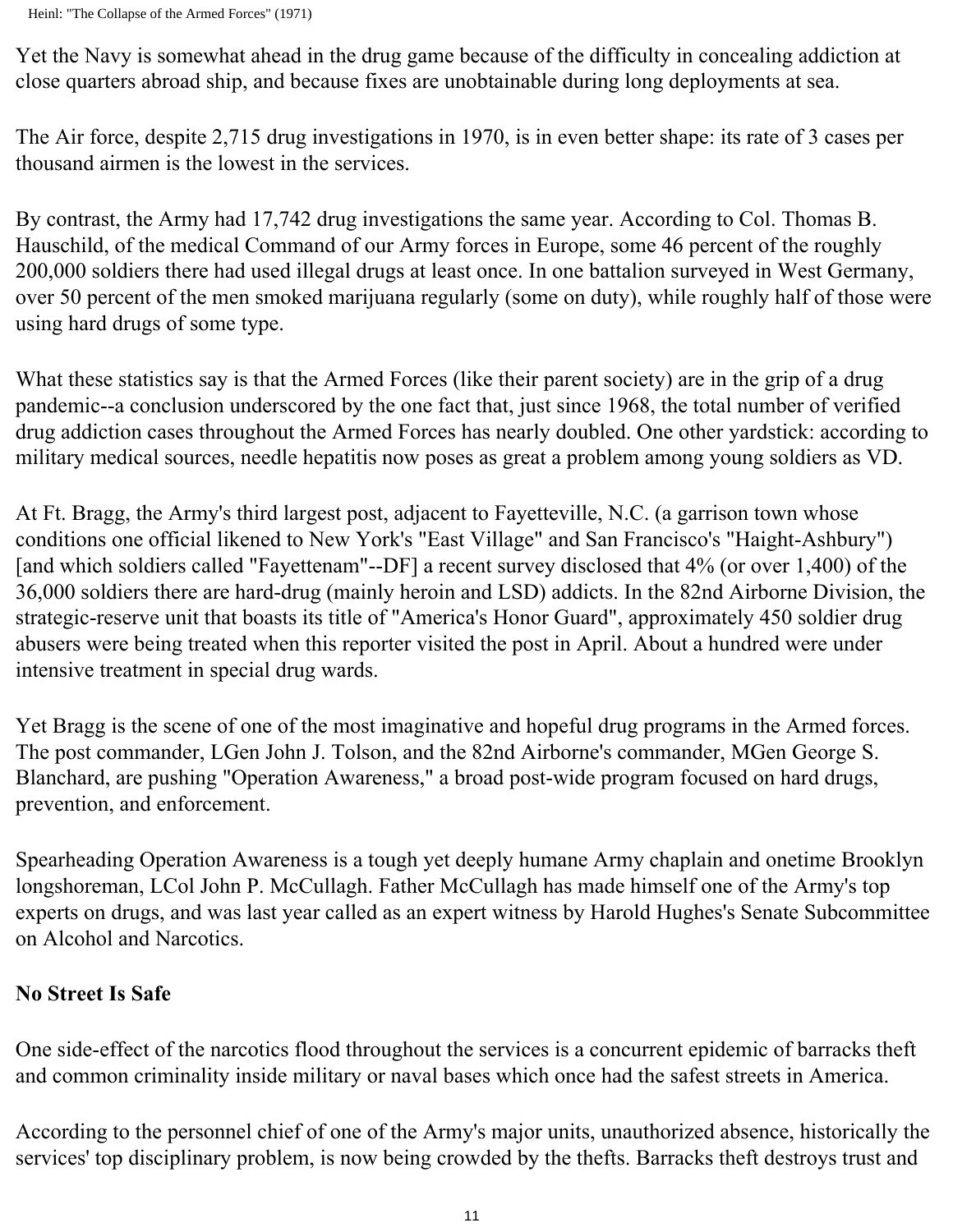mutual loyalty among men who ought to be comrades and who must rely absolutely on each other in combat. It corrodes morale and is itself an indicator of impossible conditions in a fighting unit.

At Ft. Bragg, primarily because of addict thieves, soldiers in many units cannot even keep bedding on their bunks in barracks. After what used to be reveille, they strip their bunks of bedding and cram it away under lock and key with whatever valuables they dare keep on hand.

Radios, sports gear, tape decks, and cameras--let alone individual equipment--are stolen on sight. Unlocked cars, on the manicured streets of this fine old post, are more likely to be stolen than not. Fayetteville, according to soldiers, abounds with off-post fences who will pay pennies for Army blankets and higher amounts for just about anything else.

Unhappily, conditions at Ft. Bragg are not unusual.

Soldier muggings and holdups are on the rise everywhere. Ft. Dix, N.J., has a higher rate of on-post crime than any base on the East Coast. Soldier muggings are reported to average one a night, with a big upsurge every pay-day. Despite 450 MP's (one for every 55 soldiers stationed there--one of the highest such ratios in the country) no solution appears in sight.

Crimes are so intense and violent in the vicinity of an open-gate "honor system" detention facility at Ft. Dix that, according to press reports, units on the base are unwilling to detail armed sentinels to man posts nearby, for fear of assault and robbery.

#### **Desertions and Disasters**

With conditions what they are in the Armed Forces, and with intense efforts on the part of elements in our society to disrupt discipline and destroy morale the consequences can be clearly measured in two ultimate indicators: manpower retention (reenlistments and their antithesis, desertions); and the state of discipline.

In both respects the picture is anything but encouraging.

Desertion, to be sure, has often been a serious problem in the past. In 1826, for example, desertions exceeded 50% of the total enlistments in the Army. During the Civil War, in 1864, Jefferson Davis reported to the Confederate Congress: "Two thirds of our men are absent, most absent without leave."

Desertion rates are going straight up in Army, Marines, and Air Force. Curiously, however, during the period since 1968 when desertion has nearly doubled for all three other services, the Navy's rate has risen by less than 20 percent.

In 1970, the Army had 65,643 deserters, or roughly the equivalent of four infantry divisions. This desertion rate (52.3 soldiers per thousand) is well over twice the peak rate for Korea (22.5 per thousand).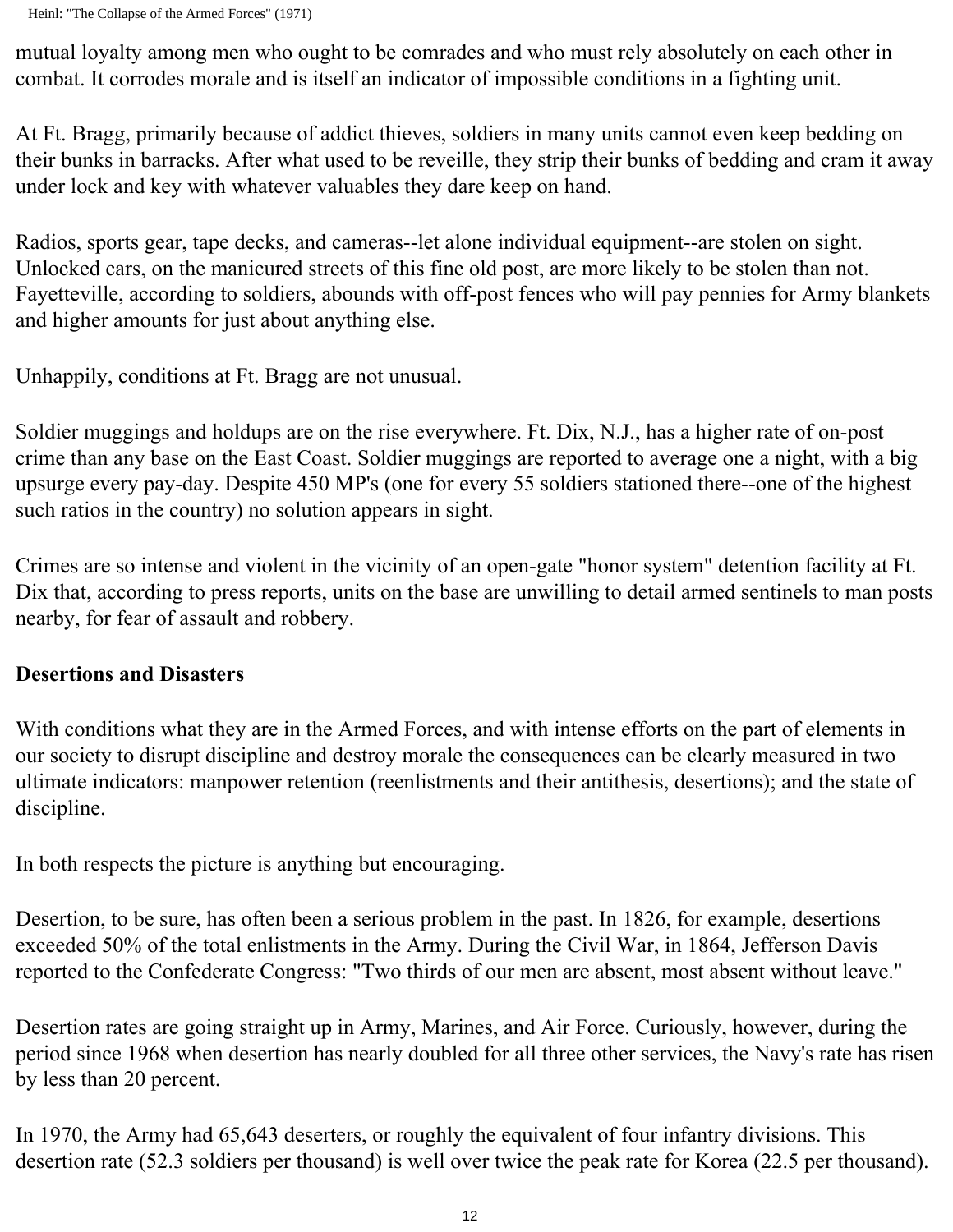It is more than quadruple the 1966 desertion rate (14.7 per thousand) of the then well-trained, highspirited professional Army.

If desertions continue to rise (as they are still doing this year), they will attain or surpass the WWII peak of 63 per thousand, which, incidentally, occurred in the same year (1945) when more soldiers were actually being discharged from the Army for psychoneurosis than were drafted.

The Air Force--relatively uninvolved in the Vietnam war, all-volunteer, management-oriented rather than disciplinary and hierarchic--enjoys a numerical rate of less that one deserter per thousand men, but even this is double what it was three years ago.

The Marines in 1970 had the highest desertion index in the modern history of the Corps and, for that year at least, slightly higher than the Army's. As the Marines now phase out of Vietnam (and haven't taken a draftee in nearly two years), their desertions are expected to decrease sharply. Meanwhile, grimly remarked one officer, "let the bastards go. We're all the better without them."

Letting the bastards go is something the Marines can probably afford. "The Marine Corps Isn't Looking for a Lot of Recruits," reads a current recruiting poster, "We Just Need a Few Good Men." This is the happy situation of a Corps slimming down to an elite force again composed of true volunteers who want to be professionals.

But letting the bastards go doesn't work at all for the Army and the Navy, who do need a lot of recruits and whose reenlistment problems are dire.

Admiral Elmo R. Zumwalt, Jr., chief of naval Operations, minces no words. "We have a personnel crisis," he recently said, "that borders on disaster."

The Navy's crisis, as Zumwalt accurately describes it, is that of a highly technical, material oriented service that finds itself unable to retain the expensively-trained technicians needed to operate warships, which are the largest, most complex items of machinery that man makes and uses.

#### **Non-Volunteer Force?**

If 45% of his sailors shipped over after their first enlistment, Admiral Zumwalt would be all smiles. With only 13% doing so, he is growing sideburns to enhance the Navy's appeal to youth.

Among the Army's volunteer (non-draftee) soldiers on their first hitch, the figures are much the same: less than 14% re-up.

The Air Force is slightly, but not much, better off: 16% of its first-termers stay on.

Moreover--and this is the heart of the Army's dilemma--only 4% of the voluntary enlistees now choose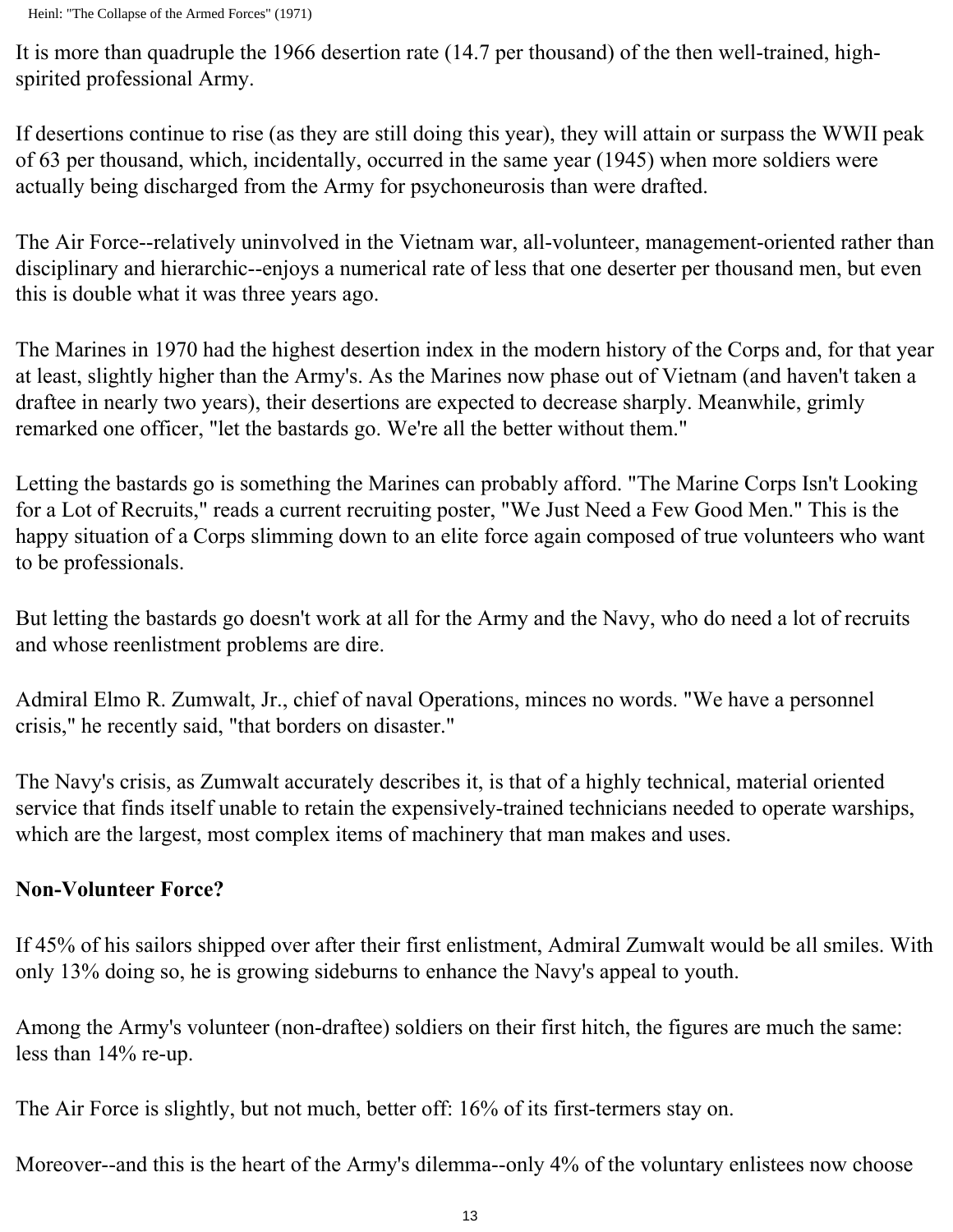service in combat arms (infantry, armor, artillery) and of those only 2.5% opt for infantry. Today's soldiers, it seems, volunteer readily enough for the tail of the Army, but not for its teeth.

For all services, the combined retention rate this past year is about half what it was in 1966, and the lowest since the bad times of similar low morale and national disenchantment after Korea.

Both Army and Navy are responding to their manpower problems in measures intended to seduce recruits and reenlistees: disciplinary permissiveness, abolition of reveille and KP, fewer inspections, longer haircuts--essentially cosmetic changes aimed at softening (and blurring) traditional military and naval images.

Amid such changes (not unlike the Army's 1946 Doolittle Board coincidences intended in their similar postwar day to sweeten life for the privates), those which are not cosmetic at all may well exert profound and deleterious effects on the leadership, command authority and discipline of the services.

#### **Soulbone Connected to the Backbone**

"Discipline," George Washington once remarked, "is the soul of an army."

Washington should know. In January 1781, all the Pennsylvania and New Jersey troops in the Continental Army mutinied. Washington only quelled the outbreaks by disarming the Jersey mutineers and having their leaders shot in hollow square--by a firing squad made up of fellow mutineers.

(The navy's only mutiny, aboard *USS Somers* in 1842, was quelled when the captain hanged the mutineers from the yardarm while still at sea.)

If Washington was correct (and almost any professional soldier, whether officer or NCO, will agree), then the Armed Forces today are in deep trouble.

What enhances this trouble, by exponential dimensions, is the kind of manpower with which the Armed Forces now have to work. As early as three years ago, *U.S. News and World Report* reported that the services were already plagued with "... a new breed of man, who thinks he is his own Secretary of State, Secretary of Defense, and Attorney General. He considers himself superior to any officer alive. And he is smart enough to go by the book. He walks a tightrope between the regulations and sedition."

Yet the problem is not just one of trouble-makers and how to cope with them.

The trouble of the services--produced by and also in turn producing the dismaying conditions described in this article--is above all a crisis of soul and backbone. It entails--the word is not too strong--something very near a collapse of the command authority and leadership George Washington saw as the soul of military forces. This collapse results, at least in part, from a concurrent collapse of public confidence in the military establishment.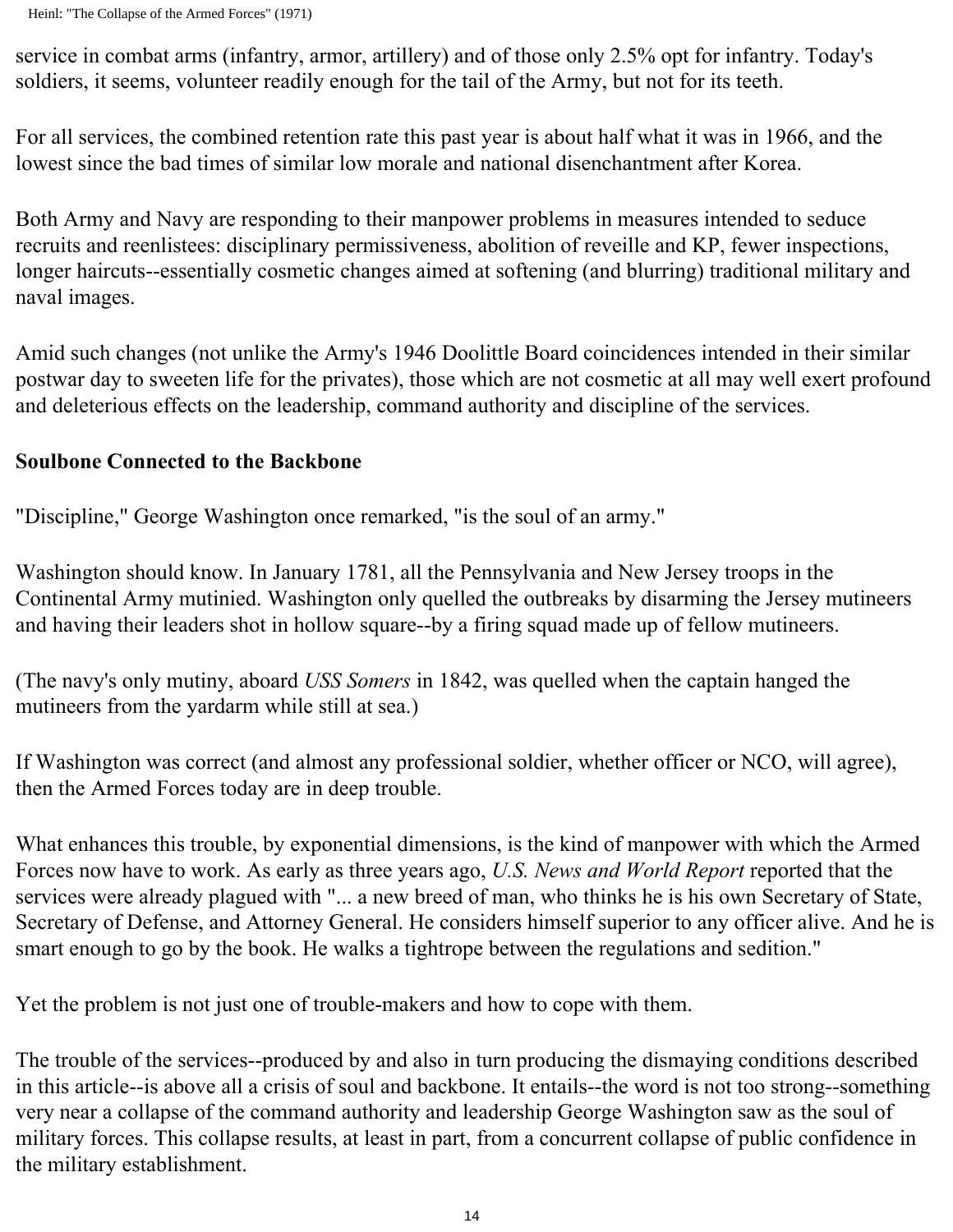General Matthew B. Ridgway, one of the Army's finest leaders in this century (who revitalized the shaken Eighth Army in Korea after its headlong rout by the Chinese in 1950) recently said, "Not before in my lifetime ... has the Army's public image fallen to such low esteem ..."

But the fall in public esteem of all three major services--not just the Army--is exceeded by the fall or at least the enfeeblement of the hierarchic and disciplinary system by which they exist and, when ordered to do so, fight and sometimes die.

Take the case of the noncommissioned and petty officers.

In Rudyard Kipling's lines, "the backbone o' the Army is the noncommissioned man!"

Today, the NCOs--the lifers--have been made strangers in their own home, the regular service, by the collective malevolence, recalcitrance, and cleverness of college-educated draftees who have outflanked the traditional NCO hierarchy and created a privates' power structure with more influence on the Army of today than its sergeants major.

#### **No Office for the Ombudsman**

In the 4th Mechanized Division at Ft. Carson, Sp4 David Gyongyos, on his second year in the Army, enjoys an office across the hall from the division commander, a full-time secretary, and staff car and driver also assigned full time. He has the home phone numbers of the general and chief of staff and doesn't hesitate to use them out of working hours when he feels like it.

Gyongyos (with a bachelor's degree in theology and two years' law school) is chairman of the division's Enlisted Men's Councils, a system of elected soviets made up of privates and Sp4s (NCOs aren't allowed) which sits at the elbow of every unit commander down to the companies. "I represent, electively," Gyongyos expansively told this reporter, "the 17,000 men on this post."

The division sergeant major, with a quarter-century in the Army, who is supposed to be the division's first soldier and--non-electively--father and ombudsman of every soldier, has an office with is [not?] even on the same floor with the general (or Sp4 Gyongyos either). He gets his transportation, as needed, from the motor pool. He does not "rap" freely over the phone to the general's quarters.

The very most that Gyongyos will concede to the sergeant major, the first sergeants, the platoon sergeants--the historic enlisted leadership of armies--is that they are "combat technicians." They are not, he coldly adds, "highly skilled in the social sciences."

The soldiers' soviets of the 4th Division represent an experiment in what the Army calls "better communications." Conditions throughout the rest of the Army do not quite duplicate those at Carson, but the same spirit is abroad. And experienced NCOs everywhere feel threatened or at least puzzled.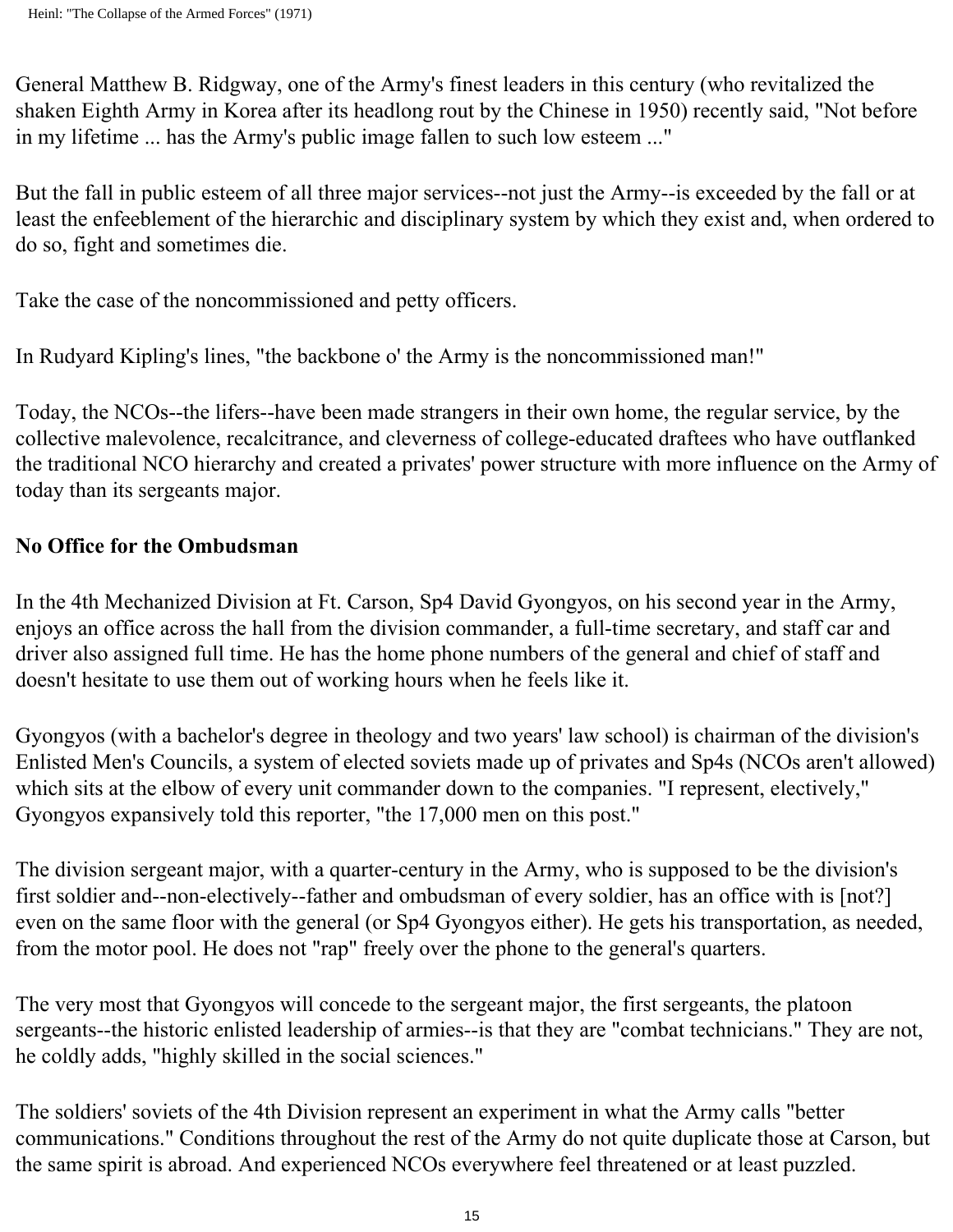Most major units of the Army, Navy, and Air force have some form of enlisted men's councils, as well as junior officer councils. Even the trainee companies at Ft. Ord, Calif, have councils, made up of recruits, who take questions and complaints past their DIs to company commanders and hold weekly meetings and post minutes on bulletin-boards. General Pershing, who once said, "All a soldier needs to know is how to shoot and salute," would be surprised.

#### **The Vocalists**

As for the officers, said a four-star admiral, "We have lost our voice."

The foregoing may be true as far as admirals are concerned, but hasn't hampered short-term junior officers (including several West Pointers) from banding together into highly vocal antiwar and antimilitary organizations, such as the Concerned Officers' Movement (COM). At Norfolk, the local COM chapter has a peace billboard outside Gate 2, Norfolk Naval Station, where every sailor can profit by the example of his officers.

Inspection--one of the most important and traditionally visible tools of command--is being widely softpedaled because it is looked on as "chicken" by young soldiers, sailors, and airmen.

In a move "to eliminate irritants to Air Force life" all major Air force commands got orders last year to cut back on inspection of people and facilities.

"You just damn near don't inspect barracks any more," said one Air Force colonel, "this is considered an irritant." Besides, he added, (partly to prevent barracks theft and partly for privacy) airmen keep the keys to their own rooms, anyway.

Aboard ships of the Navy, where every inch of metal and flake of paint partakes in the seaworthiness and battle readiness of the vessel, inspection is still a vital and nearly constant process, but even here, Admiral Zumwalt has discouraged "unnecessary" inspections.

If officers have lost their voices, their ears have in many commands been opened if not burnt in an unprecedented fashion via direct "hot lines" or "action lines" whereby any enlisted man can ring up his CO and voice a gripe or an obscenity, or just tell him what he thinks about something or, for that matter, someone.

Starting last year at naval Air Station, Miramar, Cal., sailors have been able to dial "C-A-P-T" and get their captain on the line. The system so impressed Admiral Zumwalt that he ordered all other shore stations to follow suit, even permitting anonymous calls.

At Ft. Lewis, Wash., soldiers dial "B-O-S-S" for the privilege of giving the general an earful.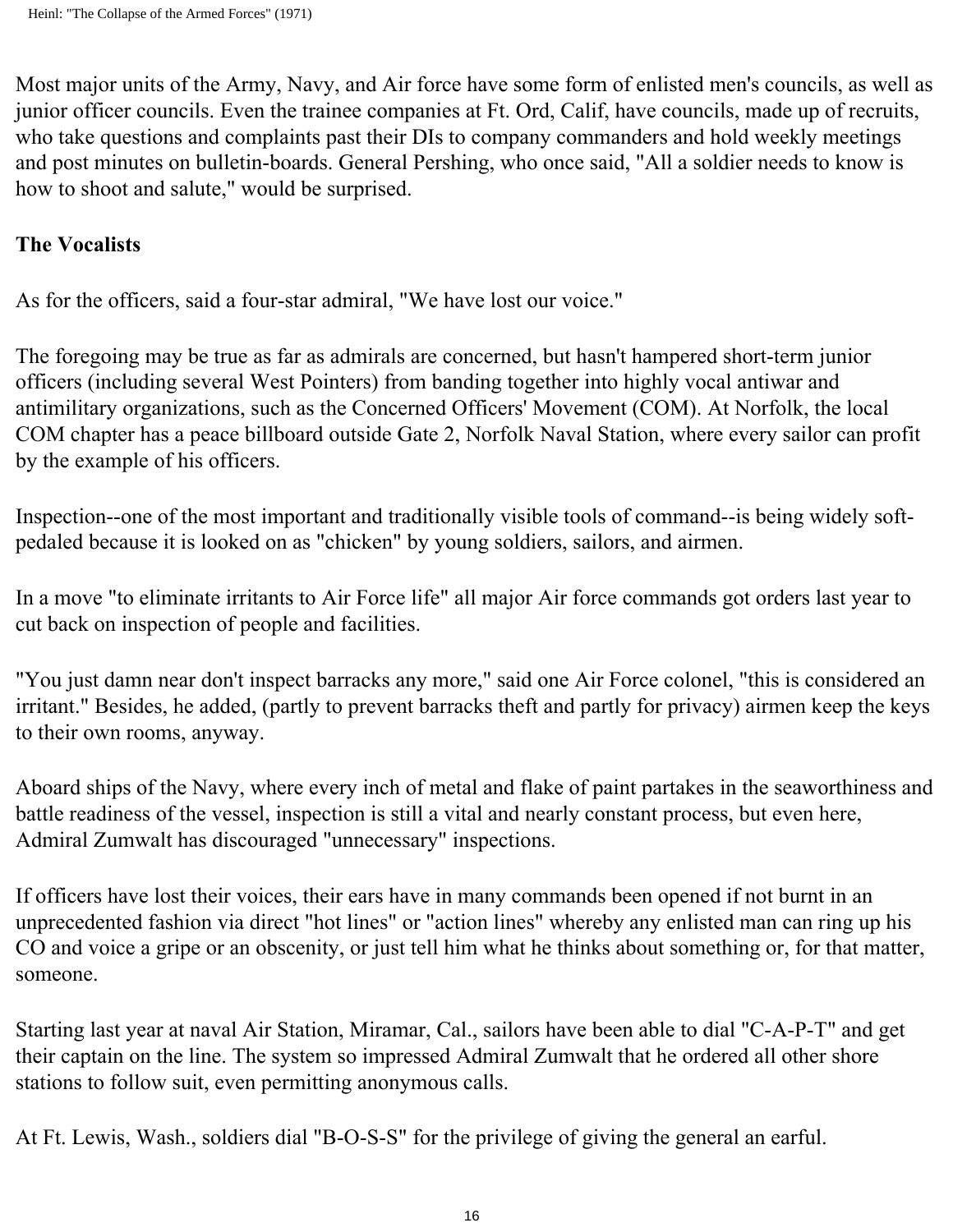At the Air Force Academy, cadets receive early indoctrination in the new order of things: here, too, a cadet (anonymously, if he wishes) can phone the Superintendent, record his message and, also by recording, receive the general's personal thanks for having called.

## **Word to the Whys**

"Discipline," wrote Sir John Jervis, one of England's greatest admirals, "is summed up in the one word, obedience."

Robert E. Lee later said, "Men must be habituated to obey or they cannot be controlled in battle."

In the Armed forces today, obedience appears to be a sometime thing.

"You can't give them an order and expect them to obey immediately," says an infantry officer in Vietnam. "they ask why, and you have to tell them."

Command authority, i.e., the unquestioned ability of an officer or NCO to give an order and expect it to be complied with, is at an all-time low. It is so low that, in many units, officers give the impression of having lost their nerve in issuing, let alone enforcing orders.

In the words of an Air Force officer to this reporter, "If a captain went down on the line and gave an order and expected it to be obeyed because `I said so!'--there'd be a rebellion."

Other officers unhesitatingly confirmed the foregoing.

What all this amounts to--conspicuously in Vietnam and only less so elsewhere--is that today's junior enlisted man, not the lifer, but the educated draftee or draft-motivated "volunteer"--now demands that orders be simplistically justified on his own terms before he feels any obligation to obey.

Yet the young soldiers, sailors, and airmen might obey more willingly if they had more confidence in their leaders. And there are ample indications that Armed Forces junior (and NCO) leadership has been soft, inexperienced, and sometimes plain incompetent.

In the 82nd Airborne Division today, the average length of service of the company commanders is only 3 years.

In the Navy, a man makes petty officer 2d class in about 2 years after he first enlists. By contrast, in the taut and professional pre-WWII fleet, a man required 2 years just to make himself a really first-class seaman.

The grade of corporal has practically been superseded in the Army: Sp4s hold most of the corporals'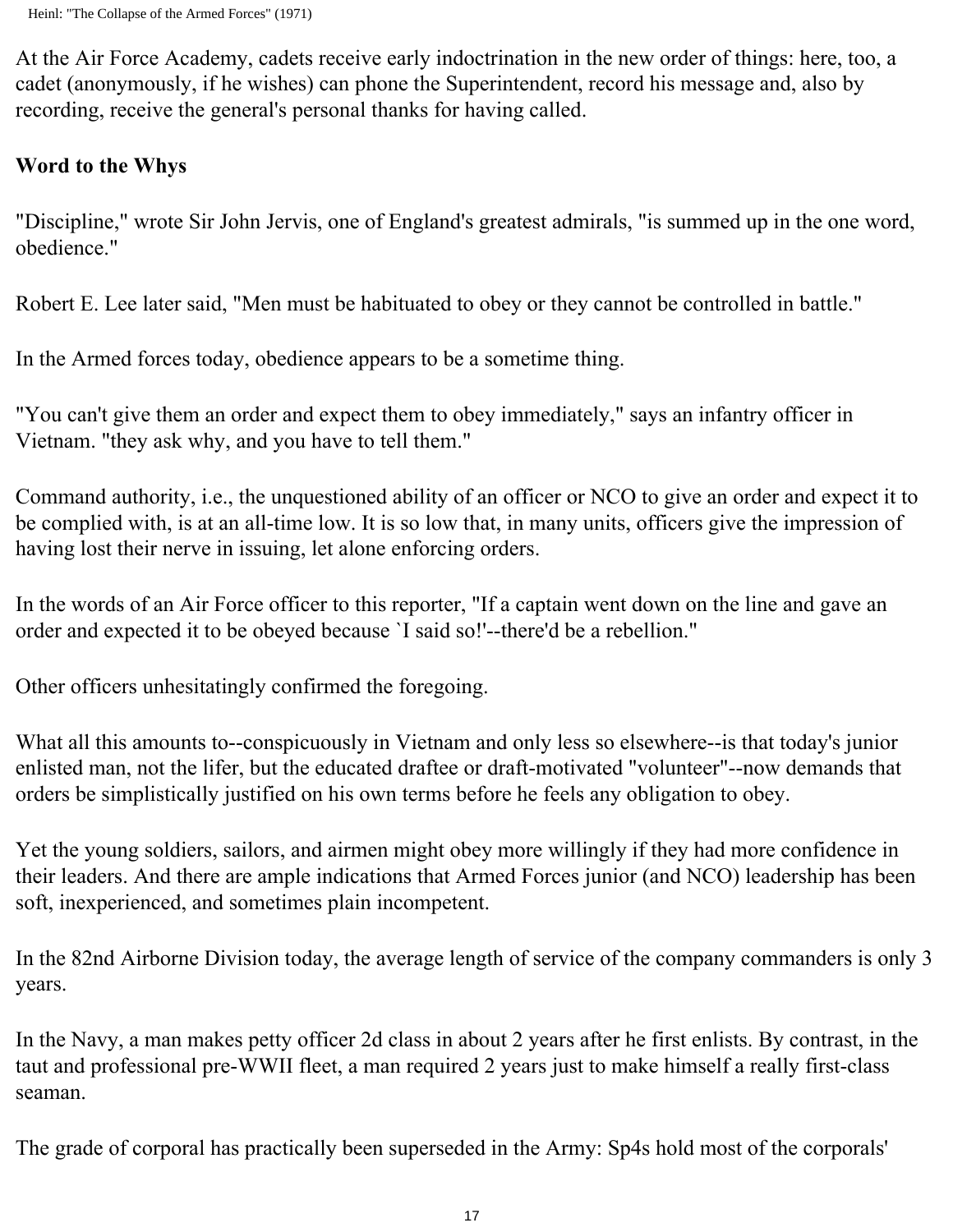billets. Where the corporal once commanded a squad, today's Army gives the job to a staff sergeant, two ranks higher. Within the squad, it now takes a sergeant to command three other soldiers in the lowly fireteam.

"This never would have happened," somberly said a veteran artillery sergeant major, "if the NCOs had done their jobs.... The NCOs are our weak point." Sp4 Gyongyos at Ft. Carson agrees: "It is the shared perception of the privates that the NCOs have not looked out for the soldiers."

When B Troop, 1st Cavalry, mutinied during the Laos operation, and refused to fight, not an officer or NCO raised his hand (or his pistol) or stepped forward. Fifty-three privates and Sp4s cowed all the lifers of their units.

"Officers," says a recently retired senior admiral, "do not stand up for what they believe. The older enlisted men are really horrified."

Lieutenant William L. Calley, Jr., an ex-company clerk, was a platoon leader who never even learned to read a map. His credentials for a commission were derisory; he was no more officer material than any Pfc. in his platoon. Yet the Army had to take him because no one else was available. Commenting on the Calley conviction, a colonel at Ft. Benning said, "We have at least two or three thousand more Calleys in the Army just waiting for the next calamity."

Albert Johnson, the tough Master Chief Petty Officer of the Atlantic Fleet, shakes his head and says: "You used to hear it all the time--people would say, `The Chiefs run the Navy.' But you don't hear it much any more, especially from the Chiefs."

# **A Hard Lot at Best**

But the lot of even the best, most forceful leader is a hard one in today's military.

In the words of a West Point lieutenant colonel commanding an airborne battalion, "There are so many ways nowadays for a soldier that is smart and bad to get back at you." The colonel should know: recently he reduced a sergeant for gross public insubordination and now he is having to prepare a lengthy apologia, though channels to the Secretary of the Army, in order to satisfy the offending sergeant's congressman.

"How do we enforce discipline?" asks a senior general. Then he answers himself: "Sweep it under the rug. Keep them happy. Keep it out of the press. Do things the easy way: no court-martials, but strong discipline."

Towards the end of the eighteenth century, after years of costly, frustrating and considerably less than successful war, Britain's armed forces sere swept by disaffection culminating in the widespread mutinies in most of the ships and fleets that constituted England's "wooden walls" against France.